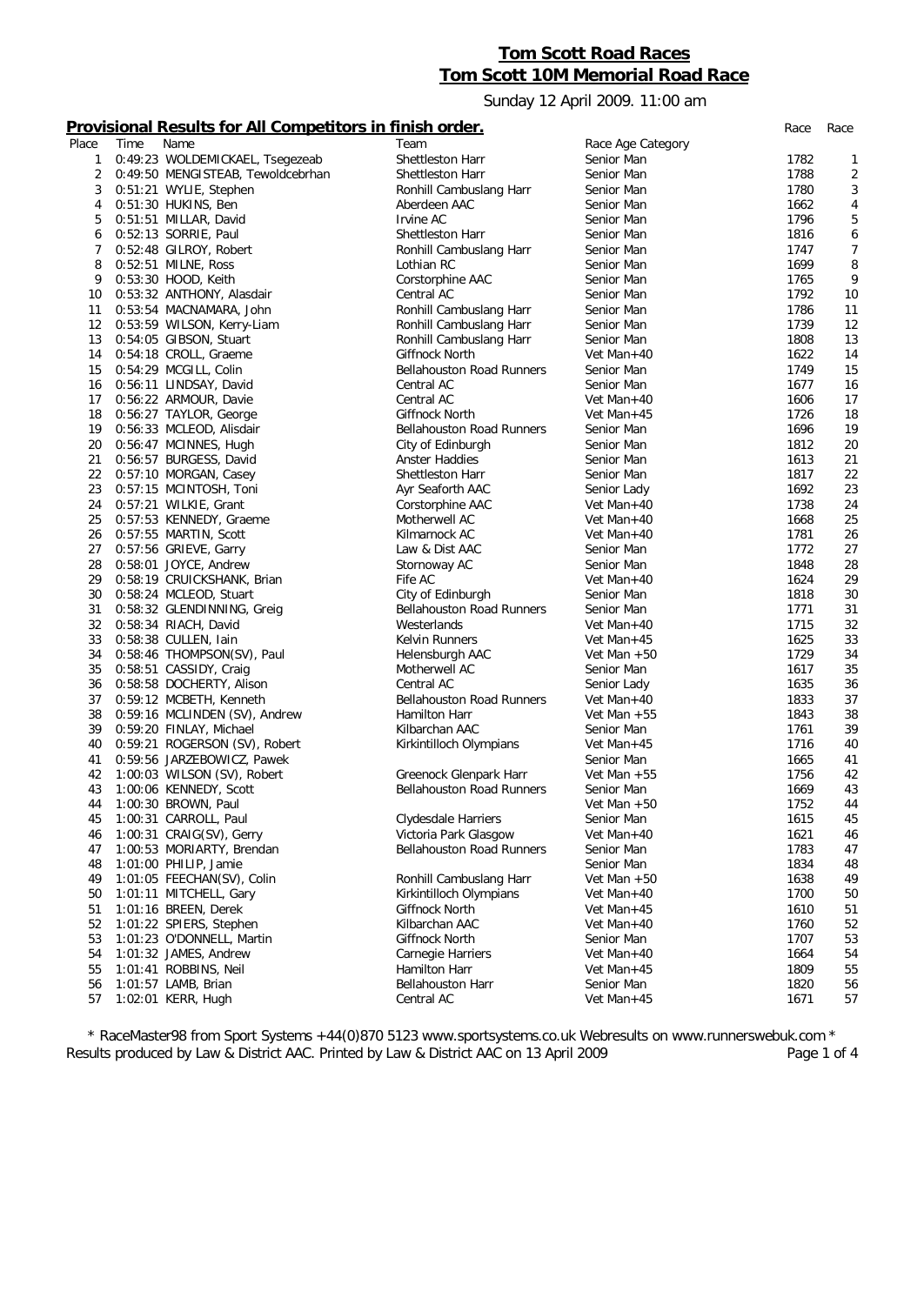#### Tom Scott Road Races, Tom Scott 10M Memorial Road Race - Sunday 12 April 2009. 11:00 am

# **Provisional Results for All Competitors in finish order.** *Race Race*

| Place | Time | Name                               | Team                             | Race Age Category |      |     |
|-------|------|------------------------------------|----------------------------------|-------------------|------|-----|
| 58    |      | 1:02:04 DICKSON(SV), David         | Garscube Harr                    | Vet Man $+50$     | 1633 | 58  |
| 59    |      | 1:02:08 MURPHY, Morgan             | Fife AC                          | Senior Lady       | 1704 | 59  |
| 60    |      | 1:02:09 MACLACHLAN (SV), Alastair  | <b>Bellahouston Road Runners</b> | Vet Man+45        | 1682 | 60  |
| 61    |      | 1:02:09 CARSE, Bruce               | <b>Bellahouston Road Runners</b> | Senior Man        | 1616 | 61  |
| 62    |      | 1:02:29 LAW (SV), Andy             | Mid Argyle AC                    | Vet Man $+50$     | 1674 | 62  |
| 63    |      | 1:02:50 ALLAN, Stephen             | Kirkintilloch Olympians          | Senior Man        | 1785 | 63  |
| 64    |      | 1:03:25 KNOWLES, Jill              | Scottish Prison Service          | Senior Lady       | 1673 | 64  |
| 65    |      | 1:03:27 MCLAUGHLIN, John           | Kilbarchan AAC                   | Vet Man+45        | 1695 | 65  |
| 66    |      | 1:03:32 LIVINGSTONE, Mark          | Irvine AC                        | Senior Man        | 1810 | 66  |
| 67    |      | 1:03:37 MCDONALD, Ian              | Central AC                       | Senior Man        | 1688 | 67  |
| 68    |      | 1:03:46 MCFARLANE, Steven          |                                  | Senior Man        | 1690 | 68  |
| 69    |      | 1:03:47 HENDERSON(SV), Julia       | Helensburgh AAC                  | Vet Lady $+35$    | 1654 | 69  |
| 70    |      |                                    | <b>Giffnock North</b>            | Vet Man $+50$     | 1644 | 70  |
|       |      | 1:03:56 GALLAGHER(SV), Hugh        |                                  |                   |      |     |
| 71    |      | 1:04:02 TAIT, Alan                 | Motherwell AC                    | Senior Man        | 1838 | 71  |
| 72    |      | 1:04:04 WRIGHT, David              | North Belfast Harriers           | Vet Man+40        | 1740 | 72  |
| 73    |      | 1:04:32 BURNETT, Bryan             | <b>Bellahouston Road Runners</b> | Vet Man+40        | 1829 | 73  |
| 74    |      | 1:04:42 HANDS(SV), Benjamin        | Motherwell AC                    | Vet Man+45        | 1763 | 74  |
| 75    |      | 1:04:50 HETHERINGTON(SV), Michelle | Helensburgh AAC                  | Vet Lady $+40$    | 1659 | 75  |
| 76    |      | 1:04:55 MCMILLAN, Stuart           | <b>Bellahouston Road Runners</b> | Senior Man        | 1845 | 76  |
| 77    |      | 1:05:06 DAVIES, Elaine             | Edinburgh AC                     | Vet Lady $+35$    | 1629 | 77  |
| 78    |      | 1:05:32 ROBERSTON, lain            | Clydesdale Harriers              | Senior Man        | 1774 | 78  |
| 79    |      | 1:05:35 FLORENCE(SV), Frances      | Springburn Harr                  | Vet Lady $+45$    | 1640 | 79  |
| 80    |      | 1:05:41 ROSSBOROUGH, Robert        | Clydesdale Harriers              | Vet Man $+50$     | 1719 | 80  |
| 81    |      | 1:06:03 ROWLEY (SV), James         | Law & Dist AAC                   | Vet Man $+60$     | 1720 | 81  |
| 82    |      | 1:06:12 WHITE(SV), James           | Irvine AC                        | Vet Man $+55$     | 1737 | 82  |
| 83    |      | 1:06:30 BEVERIDGE, Louise          | Metro Aberdeen RC                | Senior Lady       | 1795 | 83  |
| 84    |      | 1:06:38 CHAMBERS, Joe              | Springburn Harr                  | Senior Man        | 1854 | 84  |
| 85    |      | 1:06:58 MCEWAN, Robert             | <b>Bellahouston Road Runners</b> | Vet Man $+50$     | 1689 | 85  |
| 86    |      | 1:07:15 EAGLESHAM(SV), Sandy       | Ronhill Cambuslang Harr          | Vet Man $+55$     | 1637 | 86  |
| 87    |      | 1:07:31 RENNIE(SV), Andrew         | Irvine AC                        | Vet Man $+60$     | 1713 | 87  |
| 88    |      | 1:07:44 DEAN, Hazel                | Central AC                       | Vet Lady $+45$    | 1841 | 88  |
| 89    |      | 1:07:49 CHRISTIE (SV), Erica       | <b>Bellahouston Harr</b>         | Vet Lady $+50$    | 1790 | 89  |
| 90    |      | 1:08:04 ORD, Tom                   | Larkhall YMCA                    | Vet Man $+50$     | 1709 | 90  |
| 91    |      | 1:08:06 PATERSON, MArk             | <b>Bellahouston Harr</b>         | Senior Man        | 1807 | 91  |
| 92    |      | 1:08:22 FEENEY, Thomas             |                                  | Vet Man $+55$     | 1842 | 92  |
| 93    |      | 1:08:44 PRYCE, Olly                |                                  | Senior Man        | 1855 | 93  |
| 94    |      | 1:08:56 CONNELL, Steven            | Irvine AC                        | Vet Man+45        | 1800 | 94  |
| 95    |      | 1:09:10 NEILSON, Robert            |                                  | Senior Man        | 1705 | 95  |
| 96    |      |                                    |                                  | Senior Man        | 1604 | 96  |
| 97    |      | 1:09:15 AIRD, Michael              | <b>Bellahouston Road Runners</b> | Vet Man+45        | 1844 | 97  |
| 98    |      | 1:09:17 CARINS, Tony               |                                  |                   |      |     |
|       |      | 1:09:21 HAY(SV), Alex              | Motherwell AC                    | Vet Man+45        | 1651 | 98  |
| 99    |      | 1:09:36 MACRITCHIE, Neil           | peterhead running club           | Senior Man        | 1824 | 99  |
| 100   |      | 1:09:41 SHAW, Robert               | Inverclyde AC                    | Vet Man $+50$     | 1804 | 100 |
| 101   |      | 1:09:47 BURKE, Iain                | <b>Bellahouston Harr</b>         | Vet Man $+60$     | 1784 | 101 |
| 102   |      | 1:09:49 RITCHIE (SV), Derrick      | Giffnock North                   | Vet Man $+50$     | 1853 | 102 |
| 103   |      | 1:09:53 ADAMS, David               | Hamilton Harr                    | Vet Man $+60$     | 1803 | 103 |
| 104   |      | 1:10:02 MCLEOD, Stuart             | <b>Bellahouston Road Runners</b> | Vet Man+40        | 1823 | 104 |
| 105   |      | 1:10:24 ADAMSON, Ken               |                                  | Vet Man+40        | 1601 | 105 |
| 106   |      | 1:10:28 CAMERON, Alan              | Jog Scotland                     | Senior Man        | 1614 | 106 |
| 107   |      | 1:10:38 LEGGETT(SV), Ian           | Livingstone & Dist               | Vet Man $+65$     | 1676 | 107 |
| 108   |      | 1:10:40 SCOTT, Kathryn             | Clydesdale Harriers              | Vet Lady $+45$    | 1722 | 108 |
| 109   |      | $1:10:49$ QUINN, Jimmy             | Ronhill Cambuslang Harr          | Vet Man $+50$     | 1840 | 109 |
| 110   |      | 1:10:51 TELFORD, Jennifer          | Scottish Prison Service          | Vet Lady $+35$    | 1728 | 110 |
| 111   |      | 1:10:53 ARMSTRONG, David           | George Heriots School            | Vet Man $+50$     | 1607 | 111 |
| 112   |      | 1:10:58 MCCHORD (SV), Marie        | Kirkintilloch Olympians          | Vet Lady $+45$    | 1743 | 112 |
| 113   |      | 1:11:03 MCCUE, Fiona               | Clydesdale Harriers              | Vet Lady $+35$    | 1806 | 113 |
| 114   |      | 1:11:20 CASTLE, Simon              |                                  | Senior Man        | 1618 | 114 |
| 115   |      | 1:11:28 HAMILTON, Yvonne           | Giffnock North                   | Senior Lady       | 1762 | 115 |
| 116   |      | 1:11:56 MCMILLAN, Tom              | Bellahouston Road Runners        | Vet Man $+55$     | 1697 | 116 |
| 117   |      | 1:12:13 FORSYTHE, Karlyn           | <b>Bellahouston Road Runners</b> | Senior Lady       | 1830 | 117 |
|       |      |                                    |                                  |                   |      |     |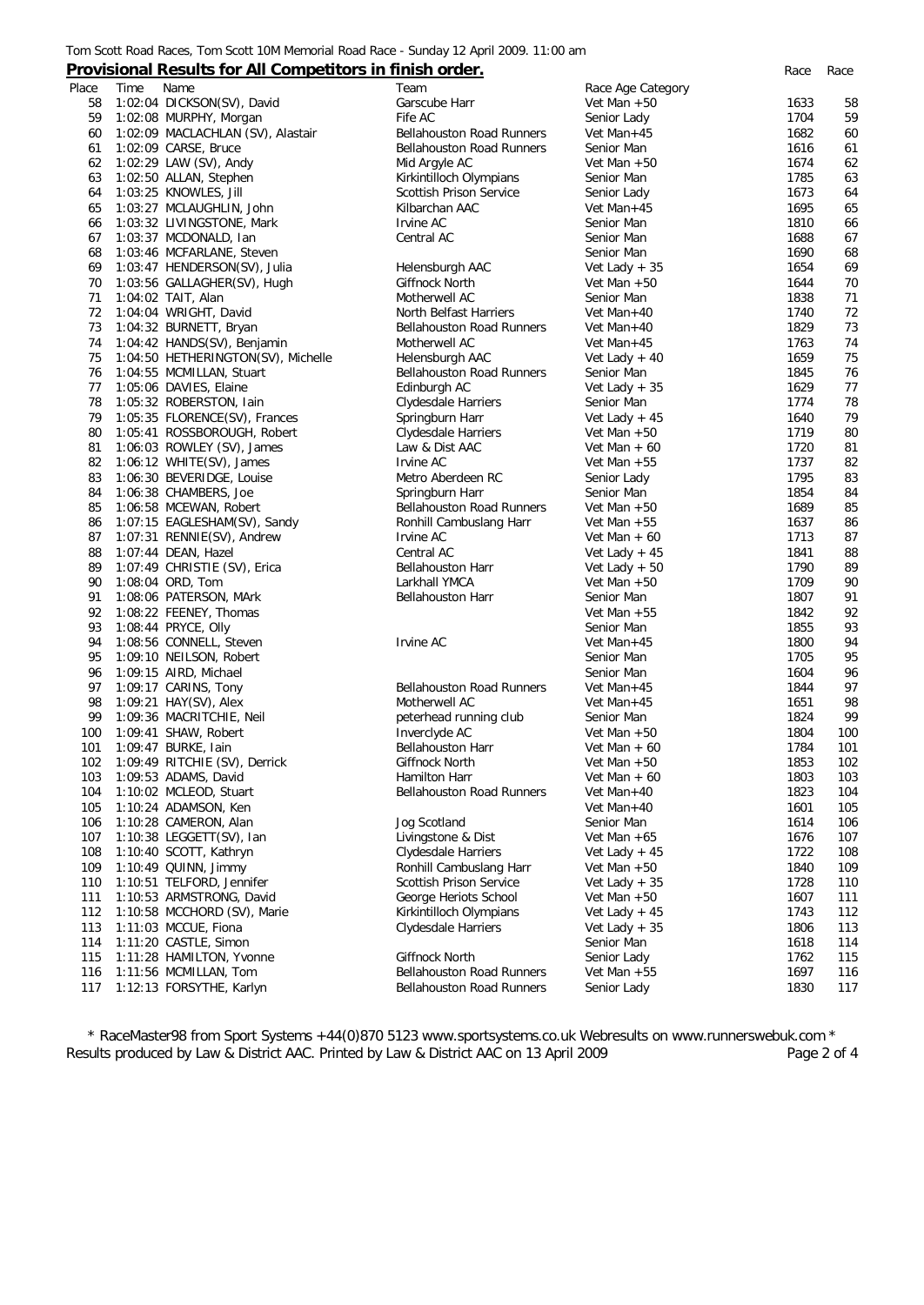#### Tom Scott Road Races, Tom Scott 10M Memorial Road Race - Sunday 12 April 2009. 11:00 am

### **Provisional Results for All Competitors in finish order.** *Race Race*

| Place | Name<br>Time                                       | Team                             | Race Age Category           |      |     |
|-------|----------------------------------------------------|----------------------------------|-----------------------------|------|-----|
| 118   | 1:12:17 ADDISON(SV), Terry                         | Kirkintilloch Olympians          | Vet Man+45                  | 1602 | 118 |
| 119   | 1:12:31 BARBOUR, Miller                            | Kirkintilloch Olympians          | Senior Man                  | 1608 | 119 |
| 120   | 1:12:40 DEMPSTER, Alan                             |                                  | Senior Man                  | 1631 | 120 |
| 121   | 1:12:47 OWENS, John                                | Springburn Harr                  | Vet Man $+50$               | 1776 | 121 |
| 122   | 1:12:57 MYANT, Martin                              | Giffnock North                   | Vet Man $+55$               | 1827 | 122 |
| 123   | 1:12:58 CAIRNS, Alan                               | Springburn Harr                  | Vet Man $+50$               | 1802 | 123 |
| 124   | 1:13:02 WRIGHT, Pauline                            | <b>Bellahouston Road Runners</b> | Vet Lady $+35$              | 1779 | 124 |
| 125   | 1:13:04 MACGREGOR, Jim                             | Moray RR                         | Vet Man $+55$               | 1768 | 125 |
| 126   | 1:13:06 KING, Martin                               | Clydesdale Harriers              | Senior Man                  | 1805 | 126 |
| 127   | 1:13:06 BREEN, David                               | Dumfries Running Club            | Vet Man $+55$               | 1791 | 127 |
| 128   | 1:13:17 HAY, David                                 | Hamilton Harr                    | Vet Man+40                  | 1652 | 128 |
| 129   | 1:13:18 SAVAGE, Debbie                             | Helensburgh AAC                  | Senior Lady                 | 1721 | 129 |
| 130   | 1:13:25 REID, William                              | Kirkintilloch Olympians          | Vet Man+45                  | 1712 | 130 |
| 131   | 1:13:32 JOHNSTON, Scott                            | Bellahouston Road Runners        | Vet Man+40                  | 1769 | 131 |
| 132   | 1:13:34 BOYLE, Norman                              | <b>Bellahouston Road Runners</b> | Vet Man $+50$               | 1789 | 132 |
| 133   | 1:13:39 SHAW(SV), Alistair                         | Giffnock North                   | Vet Man $+70$               | 1750 | 133 |
| 134   | 1:13:45 WANG, Li                                   | Giffnock North                   | Vet Lady $+45$              | 1852 | 134 |
| 135   | 1:13:51 MCCAIN(SV), Fred                           | Haddington East Lothan           | Vet Man $+60$               | 1686 | 135 |
|       |                                                    | Pacemakers                       |                             |      |     |
| 136   | 1:14:17 TRANT, Mike                                | Dumfries Running Club            | Vet Man $+50$               | 1814 | 136 |
| 137   | 1:14:22 TODD, Kate                                 | Kilmarnock AC                    | Vet Lady $+ 55$             | 1388 | 137 |
| 138   | 1:14:26 MAIN, James                                |                                  | Vet Man $+50$               | 1683 | 138 |
| 139   | 1:14:28 FELLOWES(SV), Janet                        | Helensburgh AAC                  | Vet Lady $+50$              | 1639 | 139 |
| 140   | 1:14:30 DUNCAN, John                               |                                  | Senior Man                  | 1821 | 140 |
| 141   |                                                    | <b>Bellahouston Road Runners</b> |                             | 1670 | 141 |
| 142   | 1:14:34 KENNEDY, Linda<br>1:14:54 CROSSAN, Lindsay |                                  | Vet Lady $+35$              | 1623 | 142 |
| 143   |                                                    |                                  | Senior Man<br>Vet Man $+60$ | 1723 | 143 |
|       | 1:15:01 SIMPSON, Ronnie                            |                                  |                             |      |     |
| 144   | 1:15:05 BRODIE(SV), Douglas                        |                                  | Vet Man+45                  | 1611 | 144 |
| 145   | 1:15:06 GIBB, Keith                                | <b>Bellahouston Harr</b>         | Vet Man+45                  | 1767 | 145 |
| 146   | 1:15:09 HANDS(SV), Phyllis                         | Motherwell AC                    | Vet Lady $+50$              | 1764 | 146 |
| 147   | 1:15:11 NICOL, Moira                               | Jog Scotland                     | Vet Lady $+45$              | 1825 | 147 |
| 148   | 1:15:12 SMITH, Juvin                               | Jog Scotland                     | Vet Man $+50$               | 1826 | 148 |
| 149   | 1:15:24 HERBETSON, Fiona                           | Ayrodynamic Triath. Club         | Vet Lady $+40$              | 1658 | 149 |
| 150   | 1:15:28 BICKERSTAFF, Ross                          | Hamilton Harr                    | Vet Man $+50$               | 1846 | 150 |
| 151   | 1:15:32 FOLLAN, Eddie                              |                                  | Vet Man+40                  | 1798 | 151 |
| 152   | 1:15:40 HALL, Tony                                 |                                  | Vet Man $+60$               | 1648 | 152 |
| 153   | 1:15:52 OMAND, Elaine                              |                                  | Senior Lady                 | 1708 | 153 |
| 154   | 1:16:10 DOUGLAS, David                             | <b>Scottish Prison Service</b>   | Vet Man+45                  | 1744 | 154 |
| 155   | 1:16:19 FULTON, Sandra                             | Kelvin Runners                   | Senior Lady                 | 1641 | 155 |
| 156   | 1:16:21 GOVIDIE, Ian                               | <b>Bellahouston Road Runners</b> | <b>NDB</b>                  | 1646 | 156 |
| 157   | 1:16:35 JAMIESON, Elaine                           | Motherwell AC                    | Vet Lady $+40$              | 1797 | 157 |
| 158   | 1:16:51 CARL, Edward                               |                                  | Vet Man+45                  | 1811 | 158 |
| 159   | 1:17:13 WEDLOCK, Jane                              | Motherwell AC                    | Vet Lady $+35$              | 1778 | 159 |
| 160   | 1:17:16 LENNOX, Graeme                             | Motherwell AC                    | Senior Man                  | 1755 | 160 |
| 161   | 1:17:17 DOAK, Christopher                          | <b>Bellahouston Road Runners</b> | Senior Man                  | 1634 | 161 |
| 162   | 1:17:40 GRIERSON, James                            | Dumfries Running Club            | Vet Man $+50$               | 1815 | 162 |
| 163   | 1:18:01 SCOULAR, William                           | Law & Dist AAC                   | Vet Man $+55$               | 1746 | 163 |
| 164   | 1:18:20 GALT, Jane                                 | <b>Bellahouston Road Runners</b> | Vet Lady $+40$              | 1645 | 164 |
| 165   | 1:18:51 ANDREW, Lynne                              | Bellahouston Road Runners        | Senior Lady                 | 1605 | 165 |
| 166   | 1:18:54 BARBOUR, Chris                             | Law & Dist AAC                   | Vet Man $+50$               | 1745 | 166 |
| 167   | 1:18:57 PARKER (SV), Pamela                        | Kirkintilloch Olympians          | Vet Lady $+40$              | 1710 | 167 |
| 168   | 1:19:03 HENDRY(SV), Maggie                         | Kirkintilloch Olympians          | Vet Lady $+ 55$             | 1656 | 168 |
| 169   | 1:19:09 WELLS, Sophie                              |                                  | Senior Lady                 | 1828 | 169 |
| 170   | 1:19:29 MCCOURT, Robert                            | Motherwell AC                    | Senior Man                  | 1754 | 170 |
| 171   | 1:19:34 KELLY, Mark                                |                                  | Vet Man+40                  | 1667 | 171 |
| 172   | 1:19:36 HERBERTSON, Matt                           | Ayrodynamic Triath. Club         | Vet Man+45                  | 1787 | 172 |
| 173   | 1:19:42 HENDERSON(SV), Andrew                      | Helensburgh AAC                  | Vet Man+40                  | 1655 | 173 |
| 174   | 1:19:49 MITCHELL, David                            | Kilmarnock AC                    | Vet Man+40                  | 1701 | 174 |
| 175   | 1:20:00 GEDDES, Stuart                             | Kelvin Runners                   | Senior Man                  | 1832 | 175 |
| 176   | 1:20:06 MORRISON, Kevin                            |                                  | Vet Man+40                  | 1766 | 176 |